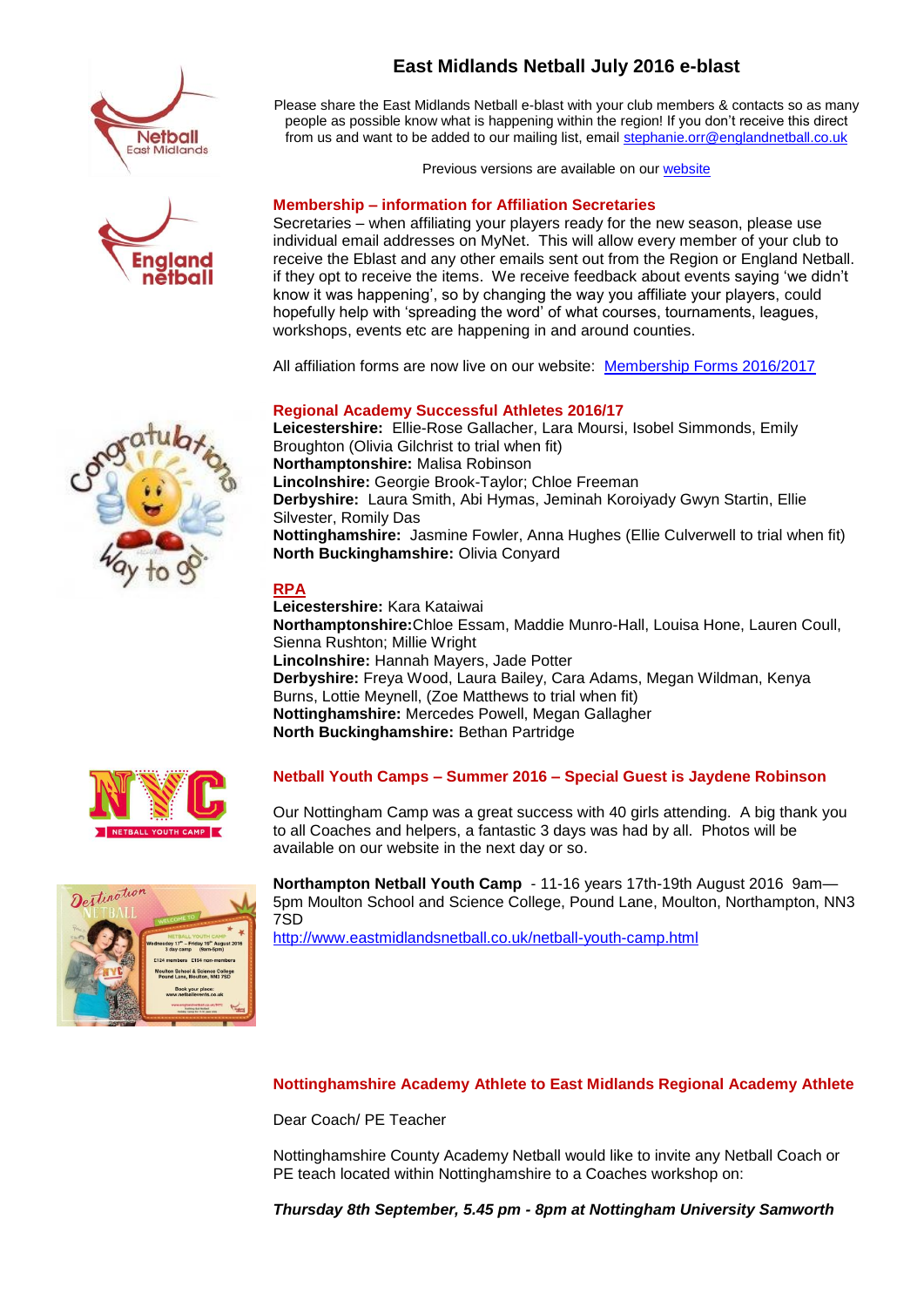Spaces for this workshop are limited. Please can you RSVP to Jackie Gallagher, Nottinghamshire County Academy Netball Administrator by email: [nottsacademynetball@gmail.com](mailto:nottsacademynetball@gmail.com) by, Friday 5th August 2016.

# **SAVE THE DATE! MEJKE**

#### <http://www.eastmidlandsnetball.co.uk/coaching.html> **MAKE THE GAME LIVE – Book your place**

**Saturday 17TH and Sunday 18th September** University of Worcester Arena, Hylton Road, Worcester, WR2 5 JN. To book your place, [visit the England Netball Website](https://www.englandnetball.co.uk/make-game-live-2016/) Make the Game Live is aimed at all coaches and B Level umpires providing a dynamic and engaging learning environment and an opportunity for all.

Highlights of the conference include:

- Access to the country's most pre-eminent netball coaches and umpires
- Opportunities for personal development and growth
- Insights into cutting-edge insight, innovation and techniques
- Chance to network with like-minded coaches and officials

The conference programme will consist of a range of key note speakers, practical and theory workshops and exhibition stands.

\*England Netball's AGM will take place at Make the Game Live on Saturday 17th September 2016.

# **LOUGHBOROUGH LIGHTNING TRAINING ACADEMY TRIAL DATES FOR 2016 ARE OUT NOW!**

Under 13s: 8<sup>th</sup> October (online registration closes 30<sup>th</sup> September) Under 15s: 15<sup>th</sup> October (online registration closes 7<sup>th</sup> October) Under 17s: 22<sup>nd</sup> October (online registration closes 14<sup>th</sup> October) Please visit our website for further information regarding age banding and training nights. To register your details online, please use this link: <http://loughboroughsport.com/loughborough-lightning/2016-2017-trials/>

Any queries please feel free to contact me.**Tara St Clair Loughborough Lightning Coordinator [T.Stclair@lboro.ac.uk](mailto:T.Stclair@lboro.ac.uk) Off:** 01509226751 **Mob:** 07917767217

#### **Pass on Your Passion – Age range 12 to 25**

How many of you are involved in volunteering? How many of you love netball? How many of you want to get recognised?

You'll get rewards once you've completed 10, 25, 50, 100, 200 and 400 voluntary hours in netball: Full details are on the England Netball Website <https://www.englandnetball.co.uk/make-the-game/volunteers/pass-on-your-passion/> or contact your local Netball Development Officer (see below).

#### **Level 2 Coaches Required**

Jesse Gray School West Bridgford, Queen Bees Netball Club, University of Northampton, Willows Sport Centre and Oak Tree Leisure Centre in Mansfield are all looking for Coaches – full details can be found on [our Vacancies Page](http://www.eastmidlandsnetball.co.uk/current-vacancies.html)

#### **Hucknall Torkard Netball Club Tournament**

Hucknall Torkard Netball Club would like to invite you to their netball tournament to be held on Sunday the 28th August 2016!

Full details and entry forms for all tournaments can be found on our [tournaments](http://www.eastmidlandsnetball.co.uk/upcoming-tournaments.html) 



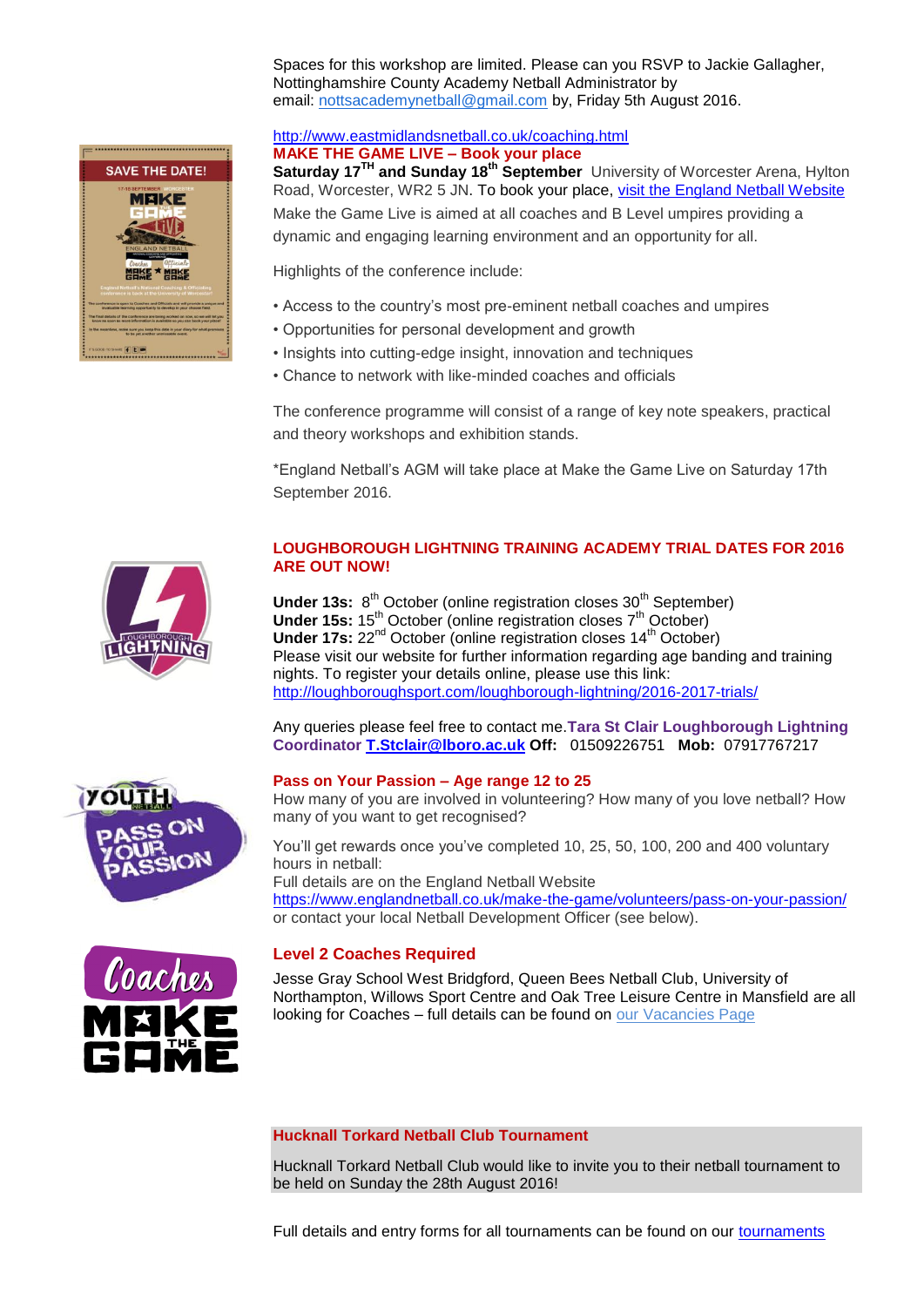[page.](http://www.eastmidlandsnetball.co.uk/upcoming-tournaments.html)

#### **UKCC Level 1 Courses Released**

**Date**: 5th and 26th November 2016 **Venue**: Pitsford Centre, Moulton College, West Street, Moulton, Northamptonshire, NN3 7RR

**Date**: 29th January and 18th February 2017 **Venue**: University of Derby, Sports Centre, Kedleston Road, Derby, DE22 1GB

**Date**: 19th February and 19th March 2017 **Venue**: Welbeck College, Forest Road, Woodhouse, Loughborough, Leicestershire, LE12 8WD

**Cost for the above courses:** £150 Affiliated Members, £180 non-affiliated members Please see our [Level 1 Coaching Page](http://www.eastmidlandsnetball.co.uk/ukcc-level-1.html) for full details on how to book on





#### **New Rules – Have you attended a Forum Yet?**

New rules come in to place in September, make sure you are up to date and are booked on to a course **<https://www.englandnetball.co.uk/officiating/rules-updates/>**

#### **C AWARD UMPIRE COURSE**

SUNDAY 2<sup>nd</sup> OCTOBER 2016 10.00 - 4.00 pm EAST LEAKE LEISURE CENTRE,LANTERN LANE, EAST LEAKE, LOUGHBOROUGH LE12 6QN [Download a booking form from here](http://www.eastmidlandsnetball.co.uk/off-c-award.html)

#### **Book your FREE Clubs Place on the ClubMatters Roadshow on 9th November** Loughborough Uni in the Netball Centre.

All clubs are invited to attend this **FREE** workshop – 2 persons per club is the recommended number – book your place [HERE](https://learn.sportenglandclubmatters.com/totara/coursecatalog/seminars.php?_ga=1.130276495.1671258300.1461836393)

#### **Club Matters – Club Mark ID Numbers**

Clubmark are now allocating all Clubmark clubs with a unique ID number / reference number which is automatically generated by Club Matters. This ID number will remain with the club for it's lifetime on Club Matters and Clubmark will use this number to locate a club in any communication / queries with England Netball or the club direct.. The Clubmark ID number will now replace the use of Clubmark URNs which were previously generated by individual NGBs and CSPs. These new ID numbers will be uploaded on to the Club Matters website. We would encourage all clubs to familiarise themselves with Club Matters by searching for their Clubmark ID number. <http://www.eastmidlandsnetball.co.uk/get-involved.html>



#### **BECOME A WALKING NETBALL HOST**

Course to be held at Portland Leisure Centre, Muskham St, Nottingham NG2 2HE Friday  $16<sup>th</sup>$  September 2016 10am – 4pm Application form can be downloaded from our[Walking Netball Page](http://www.eastmidlandsnetball.co.uk/walking-netball.html) [check out the rules on EN Website](http://www.englandnetball.co.uk/my-game/Walking_Netball)

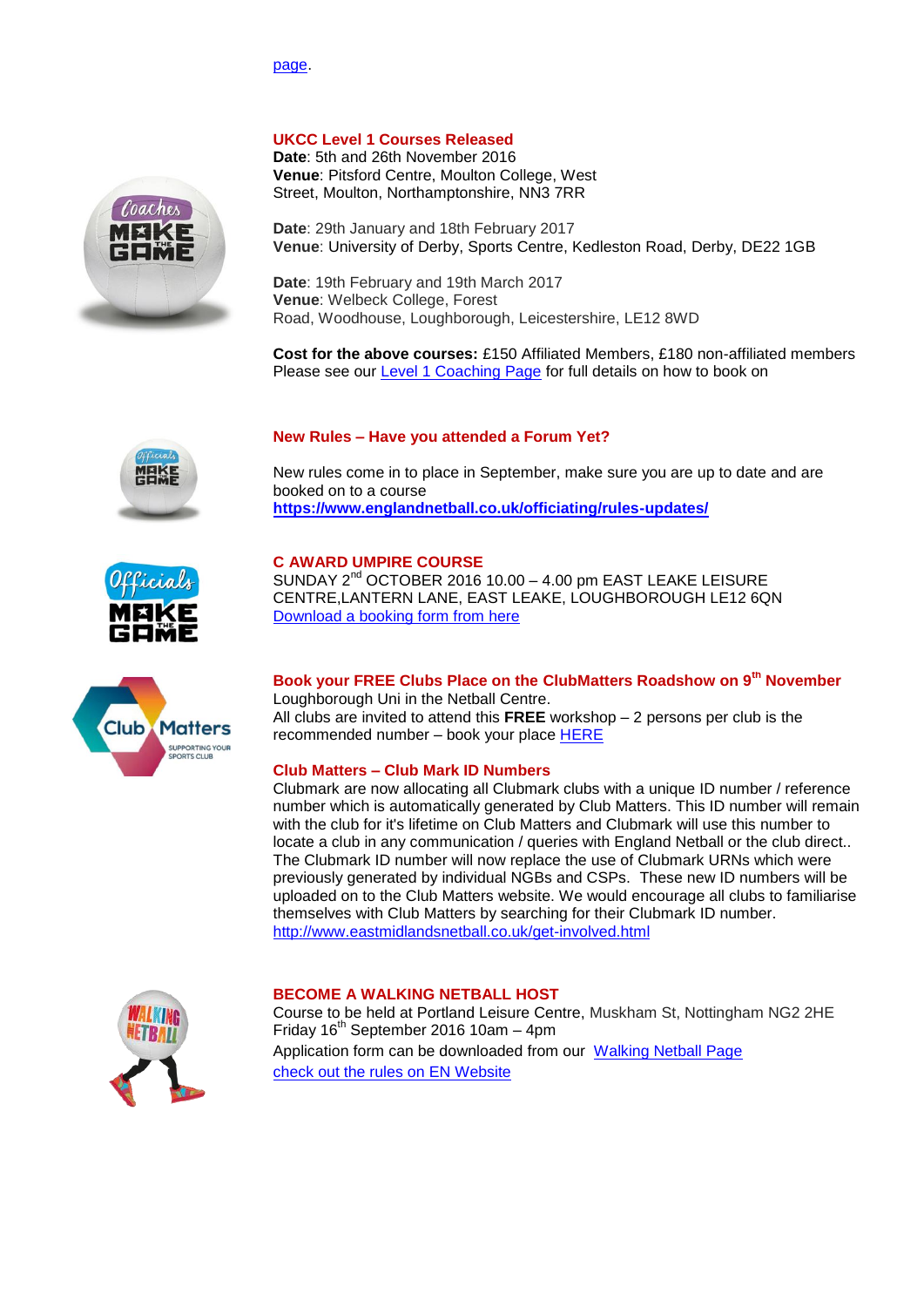

Copper Box, London 29th November

Belle Vue, Manchester, 2nd December

Ricoh Arena, Coventry, 4th December

**Book your tickets now<https://www.englandnetball.co.uk/>**



#### **Lincolnshire Back2Netball Grandprix**

The Grand Prix will be a series of tournaments as part of the Lincolnshire County League 2016/17

Your team can enter as many or as few of the tournaments as you wish, and there will be winners at each. The points accrued at each tournament will accumulate over the series to give an overall winner for the 2016/17 season. The Tournaments will be held on

25<sup>th</sup> September 2016 Grantham; 13<sup>th</sup> November 2016 Lincoln;19<sup>th</sup> February 2017 Lincoln; 9<sup>th</sup> April 2017 Grantham; 21<sup>st</sup> May 2017 Grantham Forms and full details can be found at [Back to Netball](http://www.eastmidlandsnetball.co.uk/back-to-netball.html)



**Big Summer of Netball** Find out what's happening in your area during Big Summer of Netball

<https://www.englandnetball.co.uk/big-summer-netball/>



## **Emergency First Aid**

Wed, 14 Sep 2016 (18:00 - 21:00) <http://nottingham.sportsuite.co.uk/events/2016/09/emergency-first-aid8>

#### **East Midlands Funding**

East Midlands Netball wish to support affiliated members through subsidies and mentoring opportunities to help develop coaches; tutors; umpires; assessors; volunteers and players across the region.

To apply for a grant from the region, [visit our website](http://www.eastmidlandsnetball.co.uk/regional-funding.html) to download an application form. Forms must be sent prior to attendance and can not be paid retrospectively.



#### **East Midlands 12-25 Bursary**

A bursary is available to help the development of netball throughout the East Midlands to support and increase opportunities for netballers aged 12-25 within schools, clubs and community settings.

If you have a project which targets this age group and is looking to create a minimum of 15 new netballers, check out the bursary guidelines on [our website](http://www.eastmidlandsnetball.co.uk/funding.html) or get in touch with one of the team.



**Two Counties Netball league Entry forms for Senior/Junior Leagues 2016 - 2017** Forms for these leagues can be found on our [Two Counties Page](http://www.eastmidlandsnetball.co.uk/two-counties.html) or contact Kay McKenzie on 07940647964 or [kay.mckenzie@hotmail.co.uk](mailto:kay.mckenzie@hotmail.co.uk)

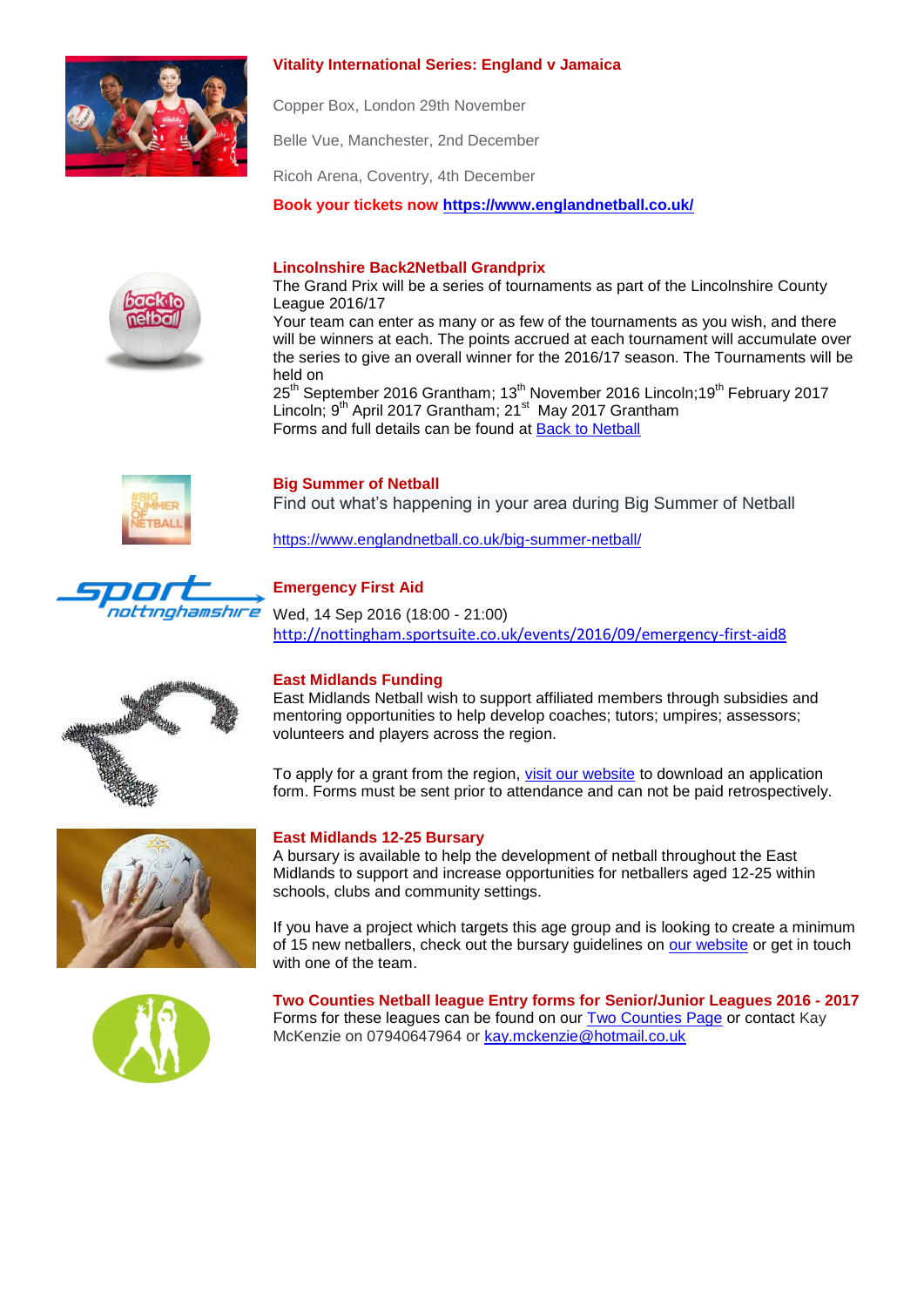

#### **Sports Venues Required for Courses**

We are always looking to hire venues for various netball courses, be it Coaching, Sharp Shooting, High 5's, do you have a suitable one? We would require an indoor full size netball court (in a sports hall) and a classroom suitable for 20 people plus 2 tutors from 8am – 6pm for UKCC Course, other courses are for 3 hours, times can be arranged to suit your venues availability. Please contact Stephanie at the Regional Office 01509 226753 eastmidlands@englandnetball.co.uk

#### **Wanted!!! Your Netball News**

Share your stories, courses and news with us, we will then share it with the rest of the region – send them to Stephanie.orr@englandnetball.co.uk



#### **Netball at Willows Sports Centre, Derby**

Willows Sports Centre has had a fantastic month with netball; hosting more than 100 teams per week and introducing a new traditional 7 aside league recently, the sport is going from strength to strength.

For more information call the centre on 01332 204004 or email [info@willowssportscentre.co.uk](mailto:info@willowssportscentre.co.uk)



#### **Holiday Time**

Please be aware that the Regional Office will be unmanned from 4pm on Thursday 11<sup>th</sup> August until Wednesday 17<sup>th</sup> August and from Friday 9<sup>th</sup> September until Monday 26<sup>th</sup> September

Please contact other Regional Staff with enquiries or head office on 01462 442344

#### **Staff Contacts**



East Midlands Regional Manager – Sue Dauber [Sue.dauber@englandnetball.co.uk](mailto:Sue.dauber@englandnetball.co.uk) 07854 090581

**East Midlands Regional Coordinator-** Stephanie Orr eastmidlands@englandnetball.co.uk 01509 226753

**Derbyshire/Nottinghamshire Netball Development Officer** – Julian Taylor julian.taylor@englandnetball.co.uk 07545 924993

**Nottinghamshire/Derbyshire Netball Development Community Coach**- Ruth Pickthorn ruth.pickthorn@englandnetball.co.uk 07872 407215

**Lincolnshire Netball Development Officer** – Louise Key louise.key@englandnetball.co.uk 07545 924994

**Leicestershire Netball Development Officer** – Val Kindred v.kindred@lrsport.org 07540 126816

**Northamptonshire Netball Development Officer** – Kelly Walker kelly.walker@englandnetball.co.uk 07545 924954

**East Midland Performance Pathway Coach** - Sam Brightman samantha.brightman@englandnetball.co.uk 07525 702639

To keep up to date with everything that is going on in the region, don't forget to check out our website and follow us on social media-



[www.eastmidlandsnetball.co.uk](http://www.eastmidlandsnetball.co.uk/)